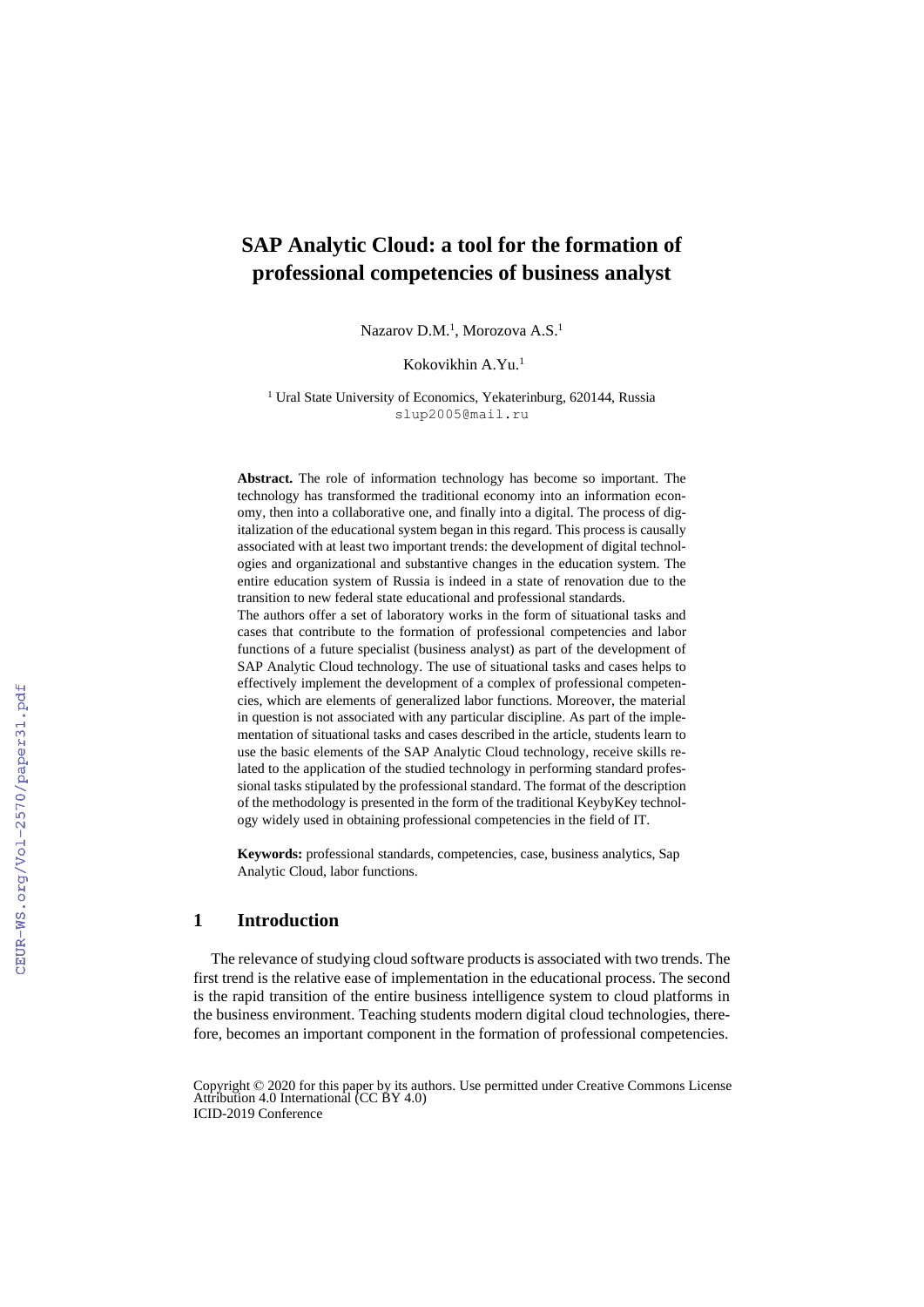The purpose of the article is to demonstrate the possibilities of building professional competencies using the tools of SAP Analytic Cloud - one of the leading tools in the digital economy.

## **1.1 Experience in the use of professional and federal state educational standards in the field of «Business Informatics»**

In the framework of educational activities, it is necessary to focus on the system of professional competencies within the framework of the Federal State Educational Standard for Higher Education in the relevant field of training and the system of labor functions provided for by the professional standard. When developing the content of education, starting from the main educational program and ending with the work programs of disciplines, teachers should focus on the dual-link: "labor market requirements (professional standards) - education system requirements (FGOS  $3 +$ )" [5, 6,7,8].

#### **1.2 Cloud service SAP Analytic Cloud**

SAP Analytics Cloud is a business intelligence product from SAP. This is a SaaS application (software as a service), entirely based on the new HANA cloud platform [1]. The service combines the needs of business analytics, predictive analytics, and organizational planning in one solution.

The main functions of the service: data modeling, visualization, business analytics, version control, Smart Discovery (controlled analysis), time series forecasting, R visualization, Smart Insights (intelligent detection [2, 3]. SAP Analytic Cloud implements a new approach to the analytics process by combining the traditional stages of data processing in a corporate environment with elements of intellectualization of conclusions on data analysis, such as identifying key factors of influence, building models according to the "if ... then" principle, and automatically choosing the type of visualization based on the data architecture. All this suggests that this product helps to form the professional competencies of future specialists in the field of business analytics, and requires the preparation of methodological materials intended for training bachelors and undergraduates.

# **1.3 Methodology for the formation of business analytics competencies as part of the study of SAP Analytic Cloud (on the example of Ural State University of Economics)**

The study of the software product begins with a lecture entitled «Key data mining capabilities in SAP Analytic Cloud». It gives an understanding of the current state of the analytics process in the corporate environment, identifies the stages of this process, and each of them is associated with the product toolkit.

The purpose of this lecture is to identify the boundaries of applicability of SAP Analytic Cloud technology, to show the development of modern digital technologies using SAP products as an example.

This lecture implements the formation of the «knowledge» part of professional competencies and generalized labor functions provided for by the professional standard.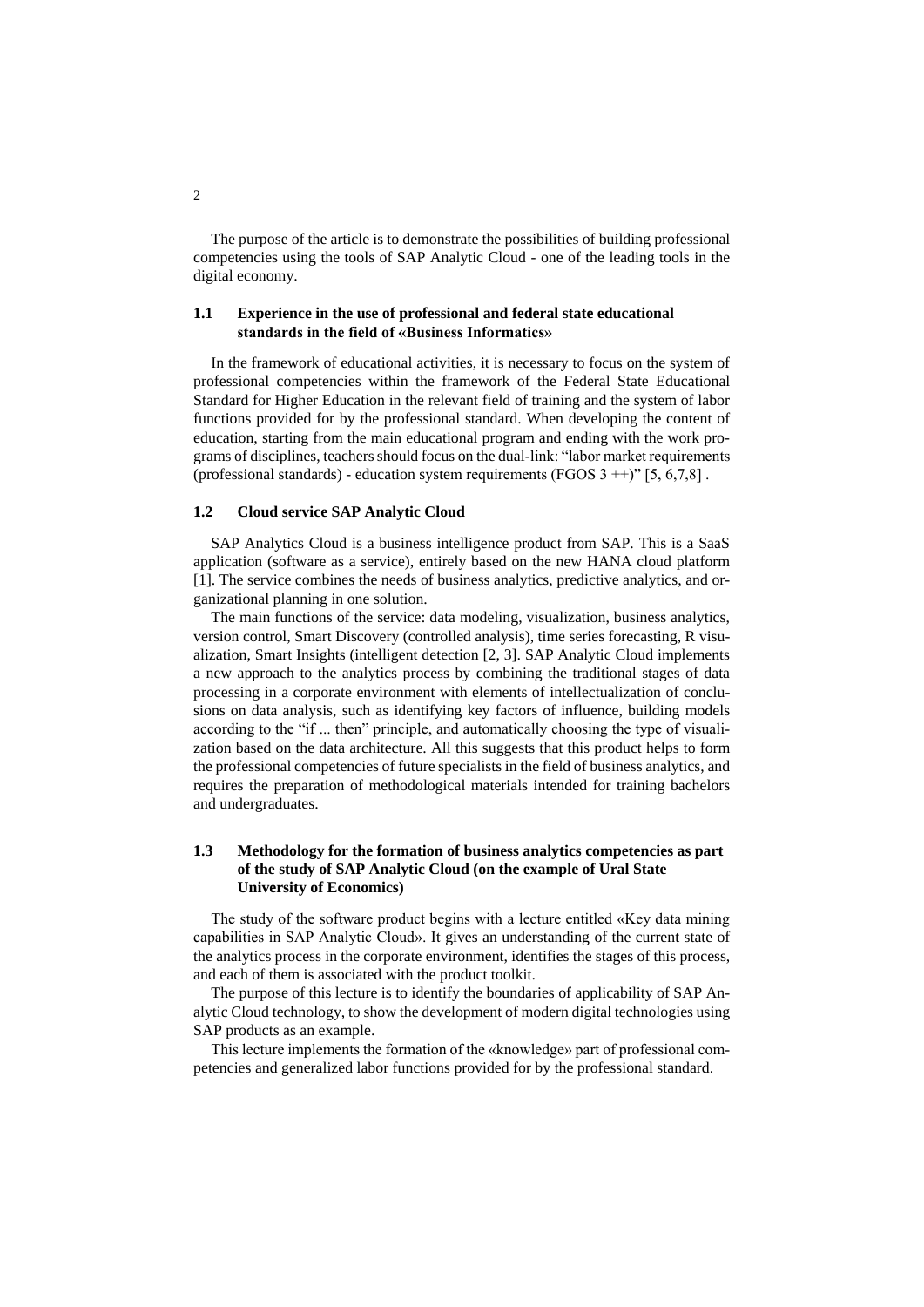To build competencies in the practical use of SAP Analytic Cloud, a laboratory work system is provided on the following topics [1-3]:

Lab 1. Introduction to SAP Analytic Cloud Introduction. Tools. Possibilities of work with data. System objects (1 hour).

Laboratory work 2. Implementation of the ETL-process of data processing using SAP Analytic Cloud (2 hours).

Lab 3. Intelligent Discovery Module SAP Analytic Cloud (2 hours)

Lab 4. Creating responsive pages. (4 hours)

Lab 5. Analyzing the SAP Analytic Cloud Geodata (4 hours)

Next, the technology of working with data will be described (fragment 1 from laboratory work).

# **2 Conclusion**

The complex of laboratory works presented in this article contributes to the formation of general professional and professional competences in the aspect of processing data of various types using SAP Analytic Cloud technology. This approach contributes to the formation of part of the labor functions stipulated by the relevant professional standard. The training methodology consists of updating the traditional and well-studied process of business analytics using SAP technologies, which allow automating the data processing process quickly. Students master the basic and unique toolkit of SAP Analytic Cloud technology as part of the implementation of the proposed tasks and cases.

The experience of implementing such an approach to the formation of competencies during the fall semester in the framework of modular technology has confirmed the effectiveness. This showed that the proposed set of laboratory work can be independently used in different disciplines, at different courses, and at different educational levels. This can be achieved by changing cases, tasks for independent work, and increasing the number of elements of SAP Analytic Cloud technology for study. As a result, as part of the product training, the following students were trained:

18 undergraduate business analysts. The result of their training was methodological product development in the course of teaching practice based on the DataSet.

19 undergraduate economists who completed 2 laboratory work on SAP Analytic Cloud

34 bachelors of business analytics, who included in their term papers on data mining a paragraph on the application of SAP Analytic Cloud to data analysis.

## **References**

- 1. Element 61. Experience & expertise. SAP Analytics Cloud [Elektronnyy resurs] Rezhim dostupa: https://www.element61.be/en/competence/sap-analytics-cloud
- 2. Introducing SAP Analytics Cloud [Elektronnyy resurs] Rezhim dostupa: https://www.sap-press.com/introducing-sap-analytics-cloud\_4799/